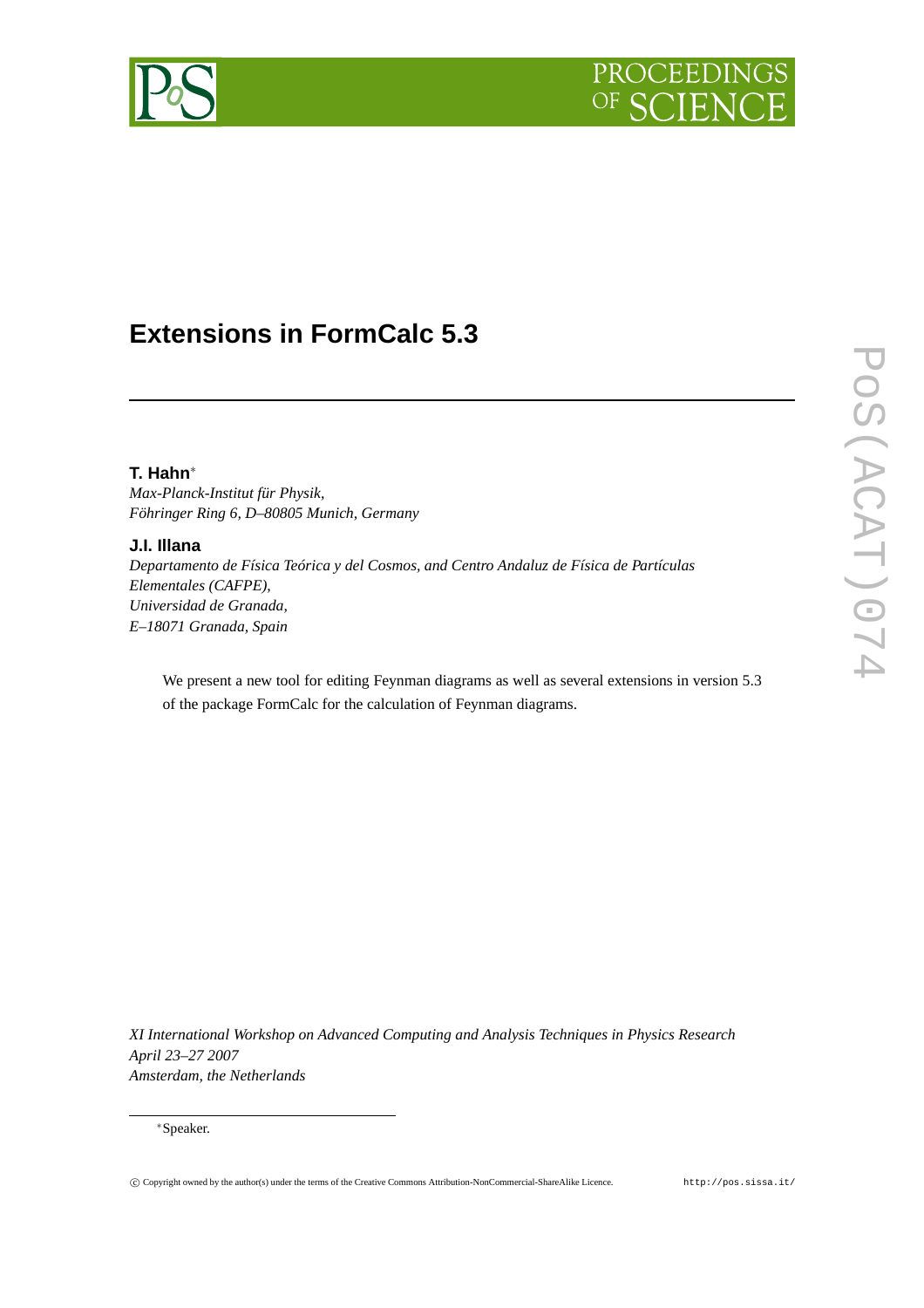## **1. Introduction**

FeynArts [1] and FormCalc [2] are Mathematica packages for the generation and calculation of Feynman diagrams up to one-loop order. This contribution describes a new tool for graphically editing Feynman diagrams in FeynArts' LATEX format as well as several new features of FormCalc:

- A Mathematica interface for FormCalc-generated Fortran code.
- The splitting of abbreviations into tree and loop parts (this can greatly affect performance).
- The implementation of four-dimensional Fierz identities.
- A new function to express amplitudes in terms of phase-space variables fully analytically.
- New functions for easier definition of renormalization constants.
- A separate diagonalization package.

# **2. Editing Feynman Diagrams**

FeynEdit is a Java program for editing Feynman diagrams. It uses the LATEX representation of FeynArts [1] for input and output. Diagrams are entered into and retrieved from the editor through cut-and-paste with the mouse. This makes it unnecessary to first save the diagrams one wants to edit in a separate file.

Changing the geometry of a diagram has thus become easy. At least in the present version, however, the editor does not show details such as line styles and the actual labels. This is mostly for performance reasons (think of dragging a gluon line). With the FeynArts LATEX format, it is not difficult to change these elements later in a text editor.

The window is divided into an upper panel for the diagram display and a lower panel which shows the LAT<sub>EX</sub> code (see Fig. 1). To display an existing Feynman diagram, mark its LAT<sub>EX</sub> code with the mouse and paste it into the lower dialog box. Then press the  $\hat{d}$  button to display the diagram. Otherwise, start with an empty canvas and use the mouse to add elements.

When finished with editing, press the  $\frac{1}{2}$  button to turn the diagrams into LATEX code, then pick up the latter with the mouse and paste it (back) into your text.

The diagram can be edited with the mouse. Four editing functions are available:

- Move vertices, propagators, and labels: Click on the corresponding box (red, blue, green) and drag it to the desired position.
- Draw tadpoles: Click on the 'footpoint' of the tadpole and drag it to the desired size and orientation.
- Draw 'ordinary' propagators: Click on the starting point and drag to the end point.
- Delete objects: Click on the square (red, blue, green) corresponding to the object you want to delete. When deleting a vertex, the propagators adjacent to this vertex are also deleted. When deleting a propagator, the corresponding label is also deleted.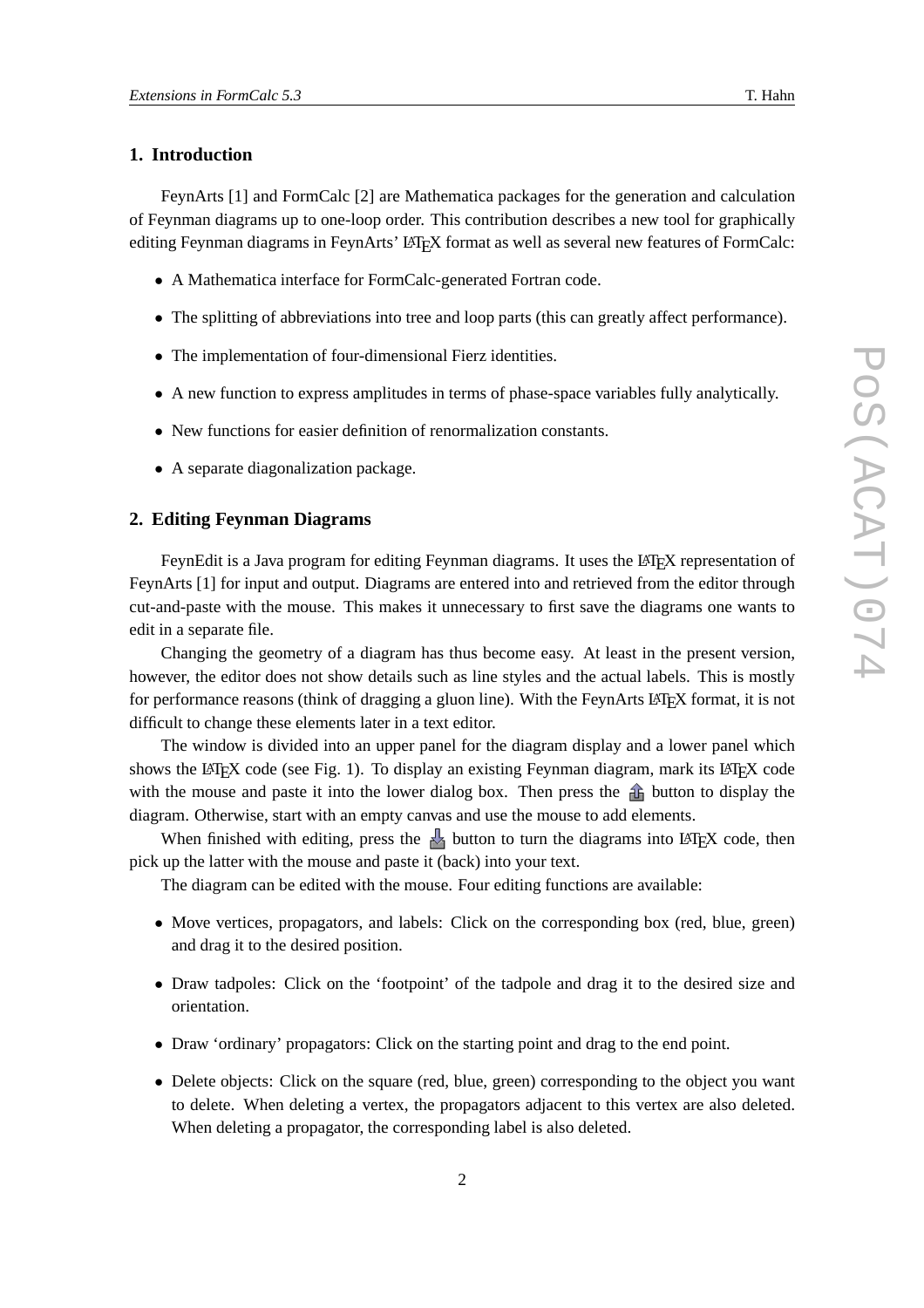

**Figure 1:** Left panel: The diagram pasted into FeynEdit and displayed. Right panel: The Mouse Button Assignment Menu in FeynEdit.

In the default setup, the left mouse button moves objects, the middle mouse button draws tadpoles, and the right mouse button draws propagators. The assignment of the mouse button can be changed in the Mouse Button Assignment menu (Fig. 1, right panel).

## **3. Mathematica Interface**

The new Mathematica Interface turns the generated stand-alone Fortran code into a Mathematica function for evaluating the cross-section or decay rate as a function of user-selected model parameters. The benefits of such a function are obvious, as the whole instrumentarium of Mathematica commands can be applied to them. For example, one can simply use the Mathematica function ContourPlot to produce a contour plot of the cross-section.

Interfacing is done using the MathLink protocol. It is important to realize that the cross-section is not evaluated in Mathematica, but in Fortran, and only the numerical results computed by the Fortran code are transferred back to Mathematica.

#### **3.1 Input**

The changes necessary to produce a MathLink executable are by design minor and affect only the file run.F, where the user has to choose which model parameters are interfaced from Mathematica. A typical line in the stand-alone version of run. F might look like:

#define LOOP1 do 1 TB = 5, 50, 5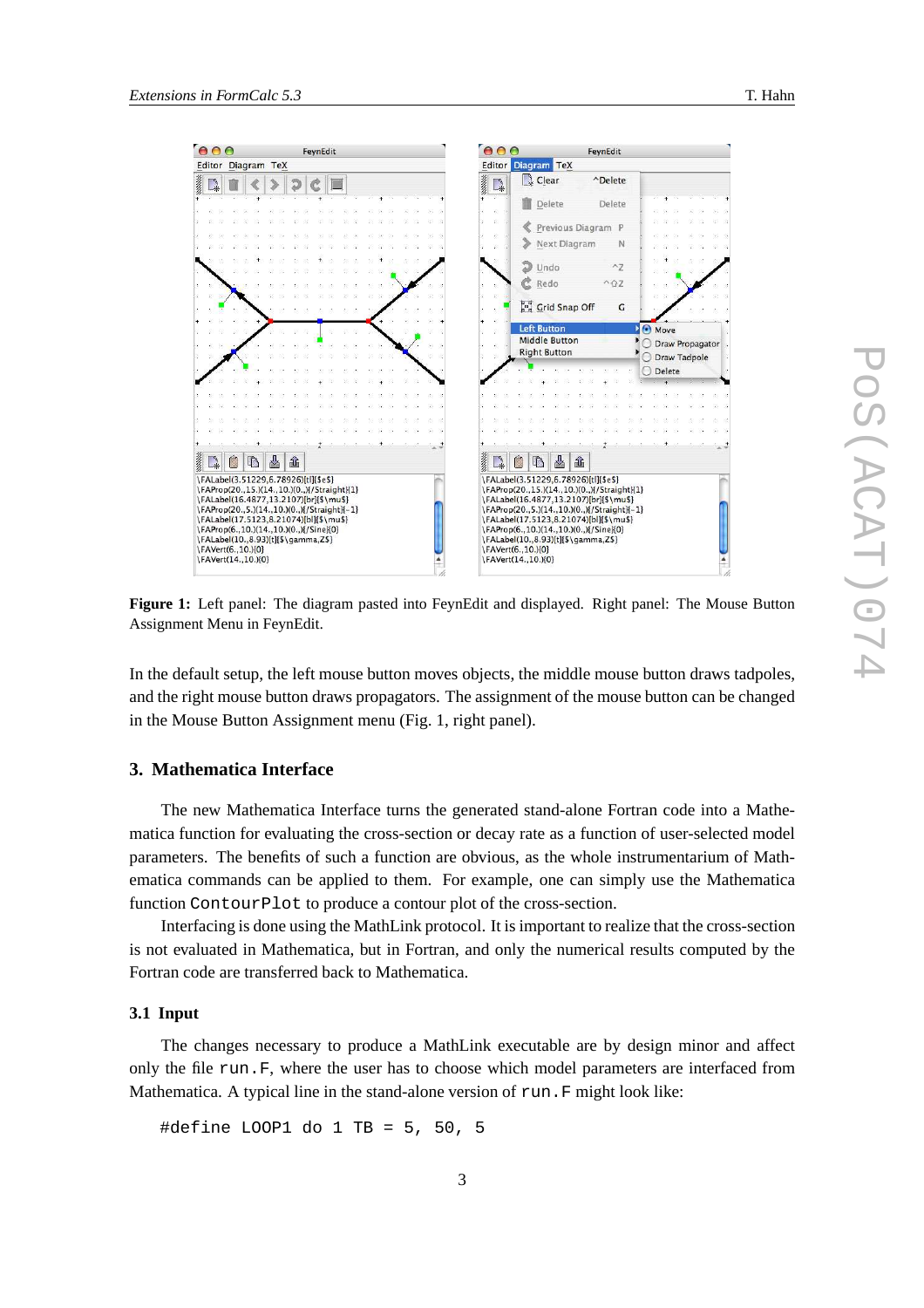This declares a loop over the variable TB (= tan  $\beta$  in the MSSM model file) running from 5 to 50 in steps of 5. To turn this code into a Mathematica program, with TB appearing as an argument of the Mathematica function, the only modification necessary is to change the above line into

#define LOOP1 call MmaGetReal(TB)

The variable TB is 'imported' from Mathematica now, i.e. the cross-section function in Mathematica becomes a function of TB hereby.

The user has full control over which variables are 'imported' from Mathematica and which are set in Fortran. Specifically, the invocations of MmaGetReal and its companion subroutine MmaGetComplex serve two purposes. At compile time they determine with which arguments the Mathematica function is generated, and at run time they actually transfer the function's arguments to the specified Fortran variables.

Once the makefile detects the presence of these subroutines, it automatically generates interfacing code and compiles a MathLink executable. For a file run. F the corresponding MathLink executable is also called run, as in the stand-alone case.

### **3.2 Output**

Similar to the MmaGetReal invocations, the Fortran program can also 'export' variables to Mathematica. The line that prints a parameter in the stand-alone code is of the form

```
#define PRINT1 SHOW "TB", TB
```
To transmit the value of TB to Mathematica, this becomes

#define PRINT1 call MmaPutReal("TB", TB)

#### **3.3 Usage**

Once the changes to run.F are made, the program run is compiled as usual:

```
./configure
make
```
It is then loaded in Mathematica with

Install["run"]

which makes a Mathematica function of the same name, run, available. There are two ways of invoking it which correspond closely to the command-line invocation of the stand-alone executable:

• Compute a differential cross-section at  $\sqrt{s} =$  sqrtS:

run[sqrtS, arg1, arg2, ...]

• Compute a total cross-section for  $sqrt{sf} \leqslant \sqrt{s} \leqslant$  sqrtSto:

```
run[{sqrtSfrom, sqrtSto}, arg1, arg2, ...]
```
The extra arguments arg1, arg2, ... are precisely the variables imported from the Fortran code, such as TB in the example above.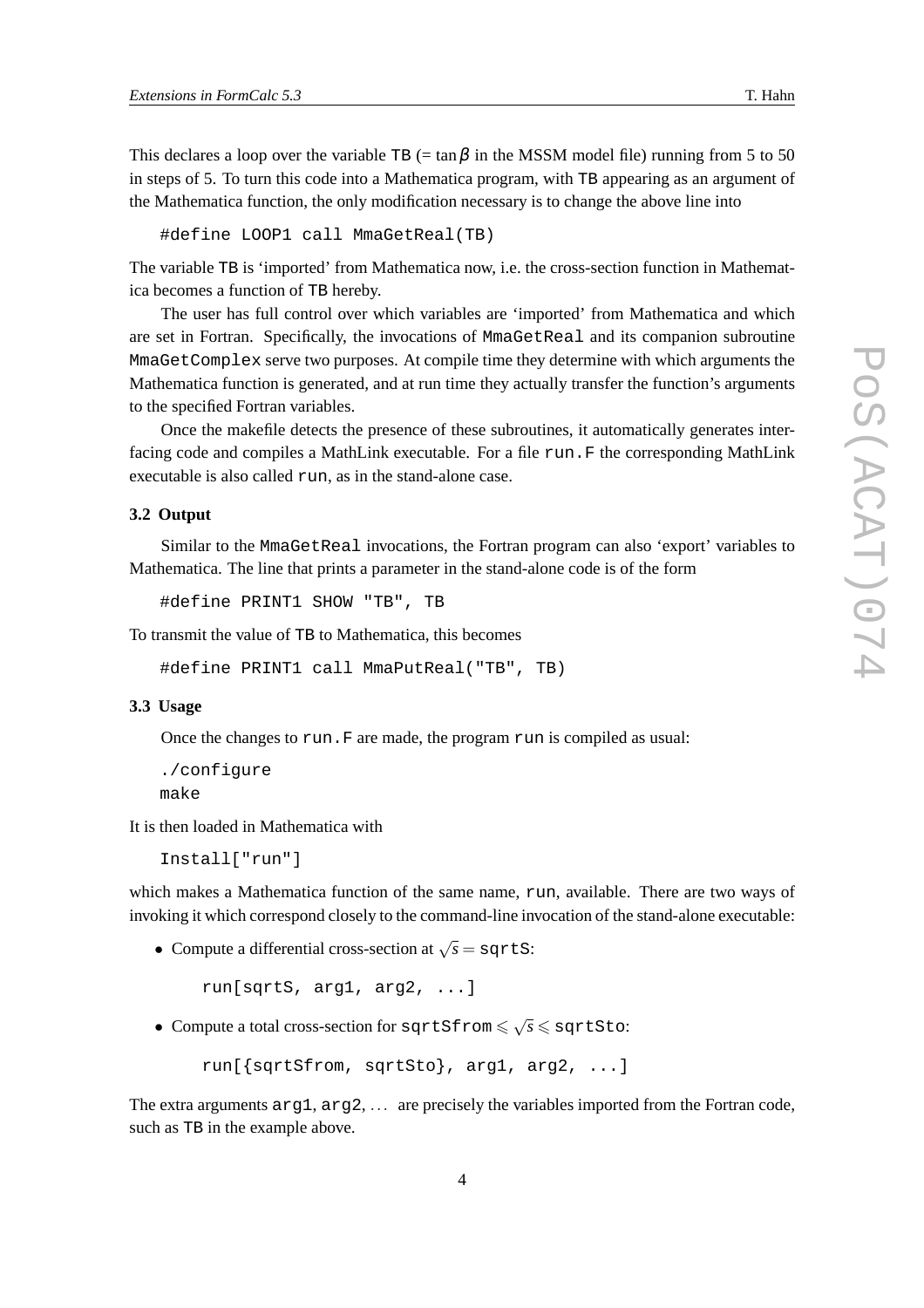## **3.4 Data Retrieval**

Both the parameters exported from the Fortran code and the computed data (cross-section, decay rate, etc.) are transferred in sets, meaning that a separate Mathematica definition is made for each set. This has the important advantage that if the calculation is prematurely aborted, parameters and data transferred so far are still accessible. Such sets might look like

```
Para[1] = {TB -5.}, MAO -> 250.}
Data[1] = \{DataRow[\{500.\}, \{0.0539684, 0.\}, \{2.30801\ 10^2-21, 0.\}]DataRow[{510.}, {0.0515943, 0.}, {4.50803 10^-22, 0.}]}
```
Not surprisingly, the actual return value of the function run is (only) an integer which indicates how many sets have been transferred.

The Para sets contain the parameters exported from the Fortran code. The Data sets contain for every data point computed a DataRow object which has three arguments:

- the unintegrated kinematical variables, here e.g.  $\{500.\} = \{\sqrt{s}\},\$
- the tree-level cross-section and one-loop correction, here e.g.  $\{0.0539684, 0. \} = \{\sigma_{tot}^{tree}, \sigma_{tot}^{1-loop}\},$  and
- the integration errors of these quantities, here e.g.  $\{2.30801 \ 10^{\lambda} - 21, \ 0. \} = {\Delta \sigma_{tot}^{tree}, \Delta \sigma_{tot}^{1-loop}}.$

## **4. Splitting Abbreviations**

As a side effect of FormCalc's abbreviationing technique, the evaluation of the abbreviations constitute a major part of an amplitude calculation. Timings for a one-loop calculation may very roughly look like



The old design had the obvious disadvantage that evaluating only the tree-level part would take about as much CPU time as the full one-loop amplitude. The current version thus splits the abbreviations into those that are needed for the tree-level part and the rest, and the main subroutine SquaredME correspondingly has an additional flag to choose whether to compute only the treelevel part.

The present set-up of the Fortran driver code does not (yet) make use of this splitting automatically. The most obvious application would be a separate phase-space integration of tree-level and one-loop component.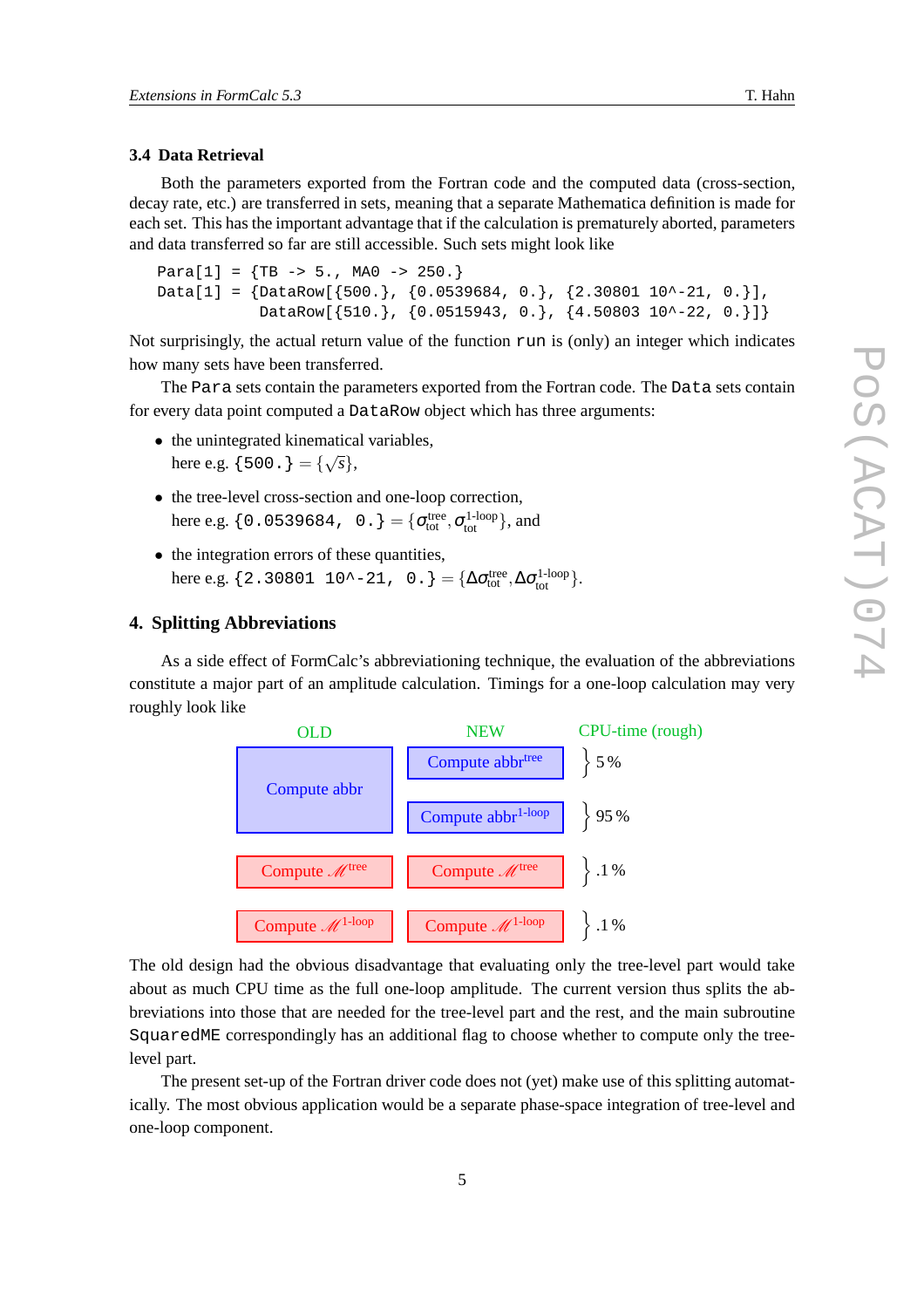## **5. Fierz Identities in four dimensions**

The Fierz identities rearrange fermion chains by switching spinors, i.e.

$$
\left\langle 1 \right| \Gamma_{i} \left| 2 \right\rangle \left\langle 3 \right| \Gamma_{j} \left| 4 \right\rangle = \sum c_{kl} \left\langle 1 \right| \Gamma_{k} \left| 4 \right\rangle \left\langle 3 \right| \Gamma_{l} \left| 2 \right\rangle
$$

This is important in particular if one wants to extract certain predefined structures from the amplitude, most notably Wilson coefficients.

FormCalc so far automatically used the Fierz identities on 2-dimensional (Weyl) spinors, where the application is straightforward. The latest FormCalc version offers also the 4-dimensional variant through the new FermionOrder option for the CalcFeynAmp function. It is used as in

CalcFeynAmp[..., FermionChains -> Chiral, FermionOrder  $-$ >  $\{2, 1, 3, 4\}$ ]

The FermionChains option chooses 4-dimensional (Dirac) spinors and the FermionOrder option instructs CalcFeynAmp to try to bring the spinor chains into the order  $\langle 2|X|1\rangle \langle 3|Y|4\rangle$ .

#### **6. Fully Analytic Amplitudes**

The 'smallest' object appearing in the output of CalcFeynAmp is a four-vector. The components, which reflect a particular phase-space parameterization, are inserted only later, usually in the numerical part.

So far, only the squared matrix element could be computed fully analytically. This method avoids an explicit phase-space parameterization but has the disadvantage that the size of the squared matrix element grows quadratically with the size of the amplitude. For example, for a fermionic amplitude  $\mathcal{M} = \sum^{N} c_i F_i$ , where the  $F_i$  are (products of) fermion chains, the squared matrix element is computed as  $|\mathcal{M}|^2 = \sum^{N^2} c_i c_j^* (F_i F_j^*)$ .

The new add-on package VecSet (loaded with << FormCalc'tools'VecSet') makes two new functions available with which is is possible to express an amplitude in terms of phasespace parameters fully analytically:

- In a first step, the external vectors need to be set with the VecSet function. For example, VecSet $[1, m1, p1, {0,0,1}]$  sets the momentum, polarization vectors, and spinors for external particle #1 with mass  $m1$  and three-momentum p1 moving in the direction  $\{0,0,1\}$ . This function is very similar to its Fortran namesake in the FormCalc drivers library.
- Once all external vectors have been set, an amplitude amp can be evaluated for example with  $ToComponents[amp, "+-+-"]$ , where the " $+-+-$ " are the polarizations of the external particles. ToComponents delivers an expression in terms of the phase-space parameters used in VecSet.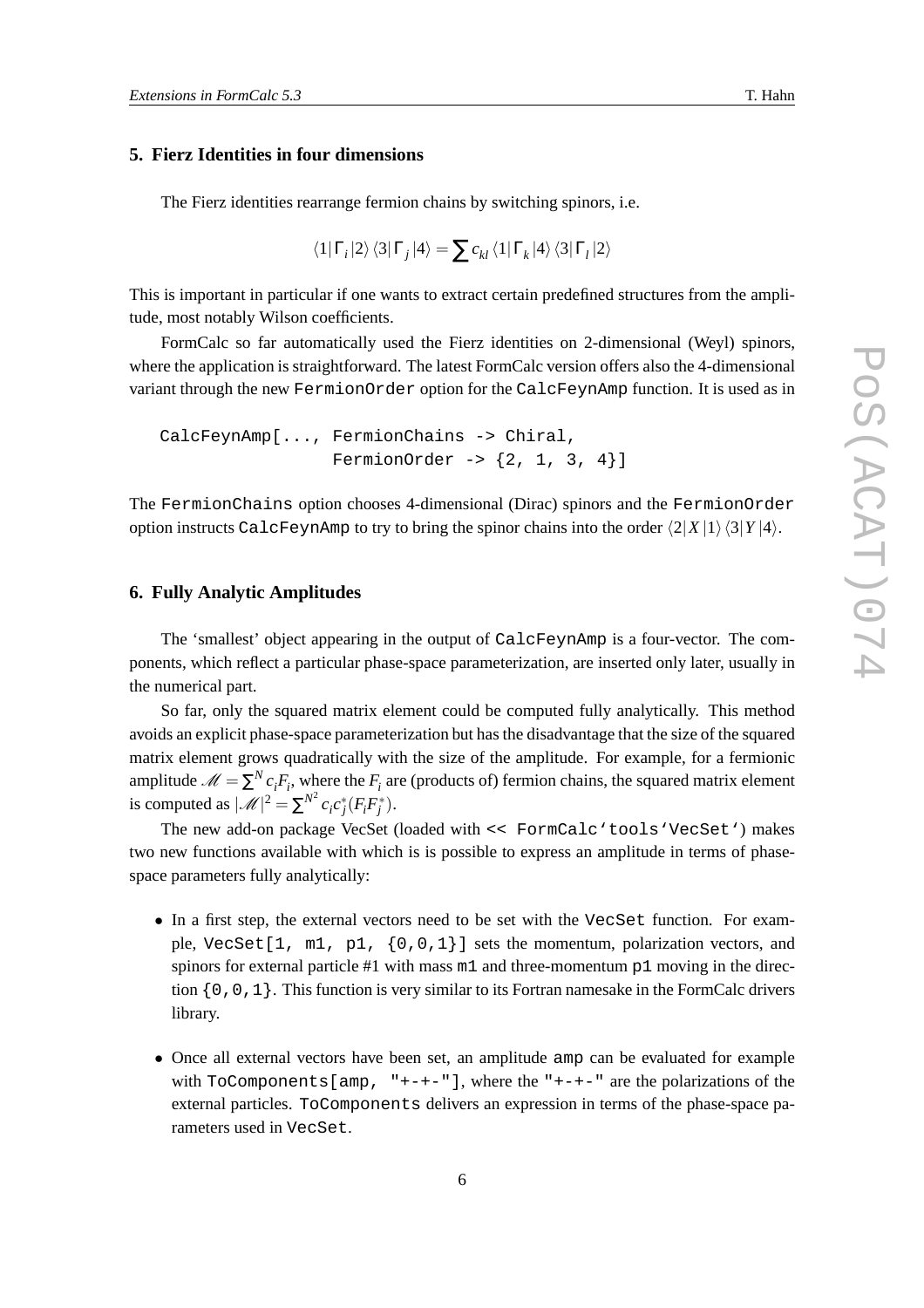# **7. New Functions for Renormalization Constants**

New functions which simplify the definition of renormalization constants (RCs) have been introduced (the precise definitions of these quantities are listed in the FormCalc manual):

- $\bullet$  MassRC[ $f$ ] the mass RC  $\delta M_f^{\phantom{\dagger}},$
- $\bullet$  MassRC [ $f_1$  ,  $f_2$  ] the mass RC  $\delta M_{f_1f_2},$
- $\bullet$  FieldRC[ $f$ ] the field RC  $\delta Z_{\!f}^{\phantom{\dag}},$
- FieldRC[ $f_1$ , $f_2$ ] --the field RC  $\delta Z_{f_1f_2}$ ,
- $\bullet$  TadpoleRC[ $f$ ] the tadpole RC  $\delta T_{\!f}$ ,
- WidthRC $[f]$  the width  $\Gamma_f$ .

Using these function, the entire renormalization section of the Standard Model now fits on half a page (see FeynArts' SM.mod). The main aspect is to avoid mistakes, however: for example, a subtle index error in the fermion mixing counterterm in SM.mod has been discovered through the new RC functions.

## **8. Separate Diagonalization Package**

The diagonalization routines included in FormCalc have been extended and made available as a separate package [3]. The following routines are available:

- HEigensystem diagonalizes a Hermitian matrix,
- SEigensystem diagonalizes a complex symmetric matrix,
- CEigensystem diagonalizes a general complex matrix,
- TakagiFactor computes the Takagi factorization of a symmetric matrix (e.g. the neutralino mass matrix),
- SVD performs the Singular Value Decomposition.

All routines are based on the Jacobi algorithm. This is conceptually simple but scales less favourably than e.g. the QR method. The applicability range is thus small to medium-size matrices. See also the timings in Fig. 2.

Use of the Jacobi algorithm results in rather compact code ( $\sim$  3 kBytes each), which is therefore easy to adapt to own conventions. The library is implemented in Fortran 77, but has a C/C++ and Mathematica interface. It stands under the LGPL license.